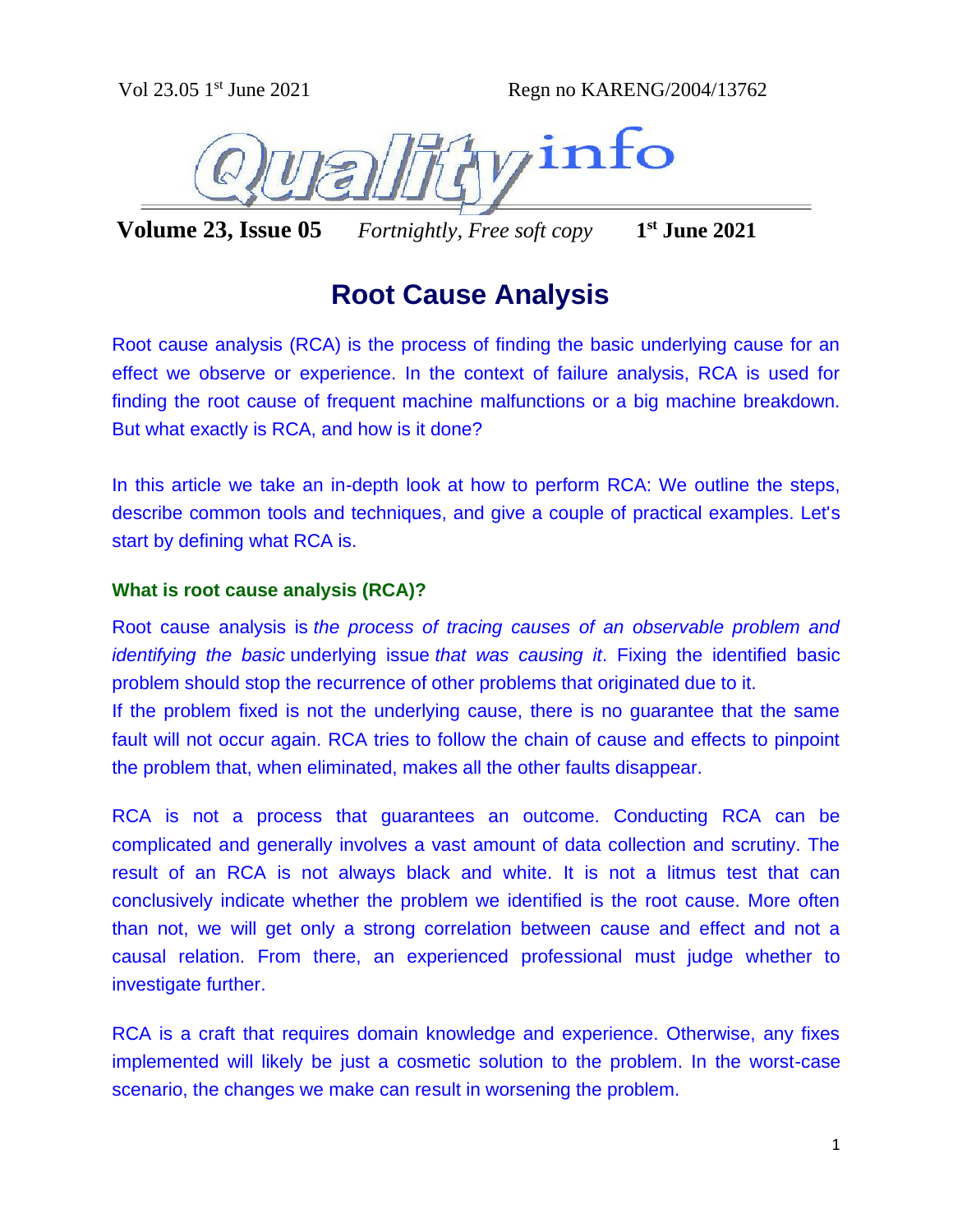Despite this dose of uncertainty, RCA is still a powerful tool for understanding and improving the fundamental nature of systems and procedures.

# **The origin of RCA**

RCA has existed as an investigative tool for centuries. But it was never formalized for a long time. It was formally introduced to the world of engineering and technology by [Sakichi Toyoda.](https://www.toyota-industries.com/company/history/toyoda_sakichi/) He was the founder of Toyota Industries Corporation, and he is widely considered to be the father of Japanese industrialization.

One could argue that the innovations from Japanese manufacturing like kaizen and other lean manufacturing processes can be attributed to the practice of finding the root cause of problems and fixing them, rather than being satisfied with a cosmetic solution. All these process improvement techniques have helped to improve the efficiency of manufacturing processes all over the world.

# **Why conduct RCA?**

There are two broad ways in which RCA can be used:

- 1. To identify the root cause for problems (the more common way)
- 2. To recognize the root causes for positive changes experienced: Sometimes, the procedures we implement give results that are better than expected; when the reason for the phenomenally good results cannot be easily explained, RCA can be used to identify it.

## **When to conduct RCA**

Conducting RCA requires a significant investment of time, manpower, and money. It will cause further disruption in the production line or the system in which RCA is to be conducted. Therefore, RCA should not be done for every single fault. There is no cutand-dried rule for when to conduct RCA.

Here are some of the instances based on which experienced professionals can make an informed decision whether to conduct RCA:

• Persistent faults. If the same fault occurs repeatedly, it is worth investigating.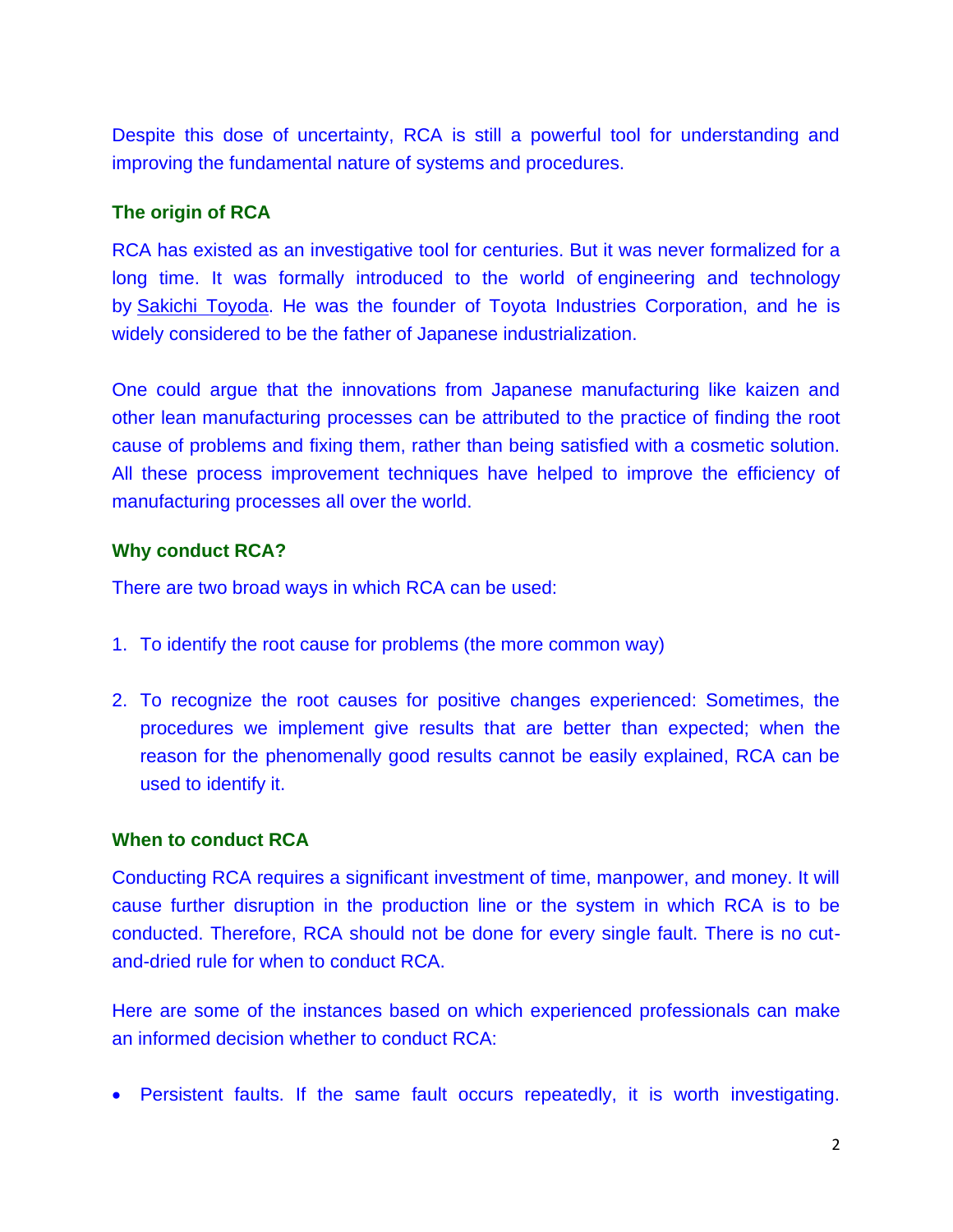Because the same fault is recurring, we can deduce that the fault will not be cleared by fixing the visible problem. There is some underlying reason for the recurring faults. Such incidents should be investigated with RCA.

- Critical failure. The degree of how critical a failure is can be measured using the cost to the plant or the total downtime due to the particular failure. When such a failure occurs it must be investigated to identify the root cause of the failure. This will help avoid such occurrences in future. Explosions at an oil rig and airplane crashes are examples of critical failures that need to be investigated.
- Failure impact. There are critical machines and critical subprocesses in any system. A failure of these will halt the entire operation because there might not be a backup or mitigation plan for that particular machine or process. In essence, the criticality of the machine or process determines whether to conduct RCA for a failure.

RCA process is based on the 3 Rs

# **Recognize**

The true cause for an effect we observe is not always obvious. Cosmetic fixes don't do much to correct the underlying fault. The elaborate exercise of RCA is conducted to pinpoint the true cause, so we can take [corrective actions](https://limblecmms.com/blog/corrective-maintenance/) that will eliminate future issues. As mentioned earlier, RCA can also be done to identify the cause for an unexpected positive outcome.

## **Rectify**

Once the root cause is recognized, the corrective course of action has to be undertaken. If the root cause is addressed, the same problem should not be cropping up again. If the same problems reappear, it is highly likely that the cause identified was not the root cause. You will have to conclude that the previous RCA conducted was not comprehensive, and more investigation needs to be done.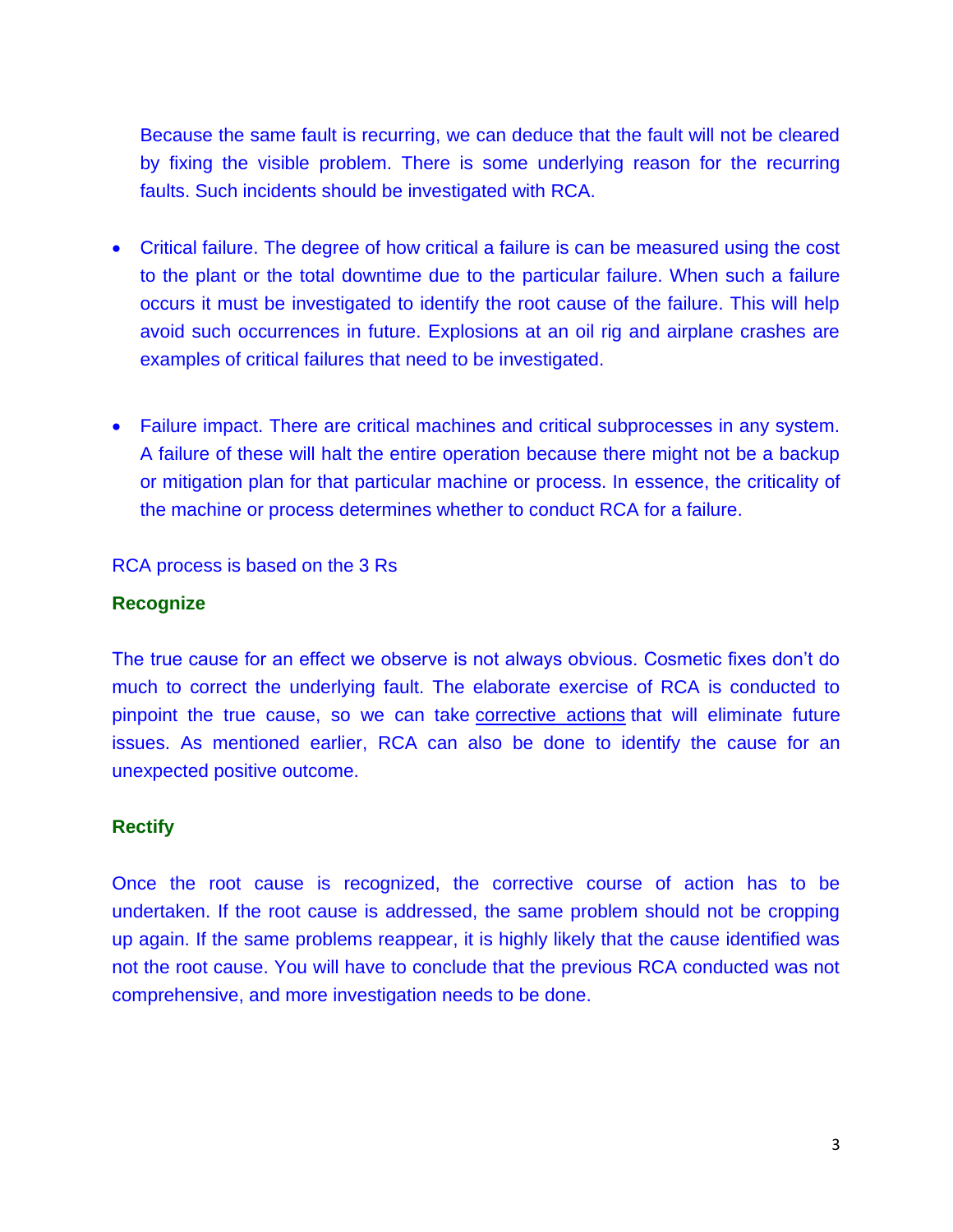# **Replicate**

Once the root cause is figured out and rectified, you must ensure that the same fault will not occur again in the same system in another location, or at a later time. If the RCA was done to identify the reasons behind unexpectedly good outcomes, you will have to test whether the same factors can be replicated in other scenarios and environments.

In essence, root cause analysis is used to precisely figure out what happened, how it happened, and why it happened, for any incident that occurs.

RCA is applied across many different industries

RCA is in essence a knowledge tool for identifying the root cause of any event or fault. Faults and problems occur in almost every industry, and RCA techniques can be used to investigate the underlying cause and contributing factors.

The most obvious and ubiquitous use we come across is in medical diagnosis. The same symptoms can be caused by a whole set of illnesses. It is the duty of the doctor to identify the underlying cause before a patient can be treated effectively. Almost all episodes of the popular TV show *[House, M.D.](https://medium.engineering/if-dr-house-did-devops-77322a7baf09)* are exercises in root cause analysis, although in an unconventional manner.

Many other industry verticals use root cause analysis on a regular basis. Some of them are:

- Manufacturing (machine failure analysis)
- Industrial engineering and robotics
- Industrial process control and quality control
- Information technology (software testing, incident management, cybersecurity analysis)
- Complex event processing
- [Disaster management](https://theconversation.com/understanding-the-root-causes-of-natural-disasters-80017) and accident analysis
- Pharmaceutical research
- Change management
- [Risk and safety management](https://www.osha.gov/sites/default/files/publications/OSHA3895.pdf)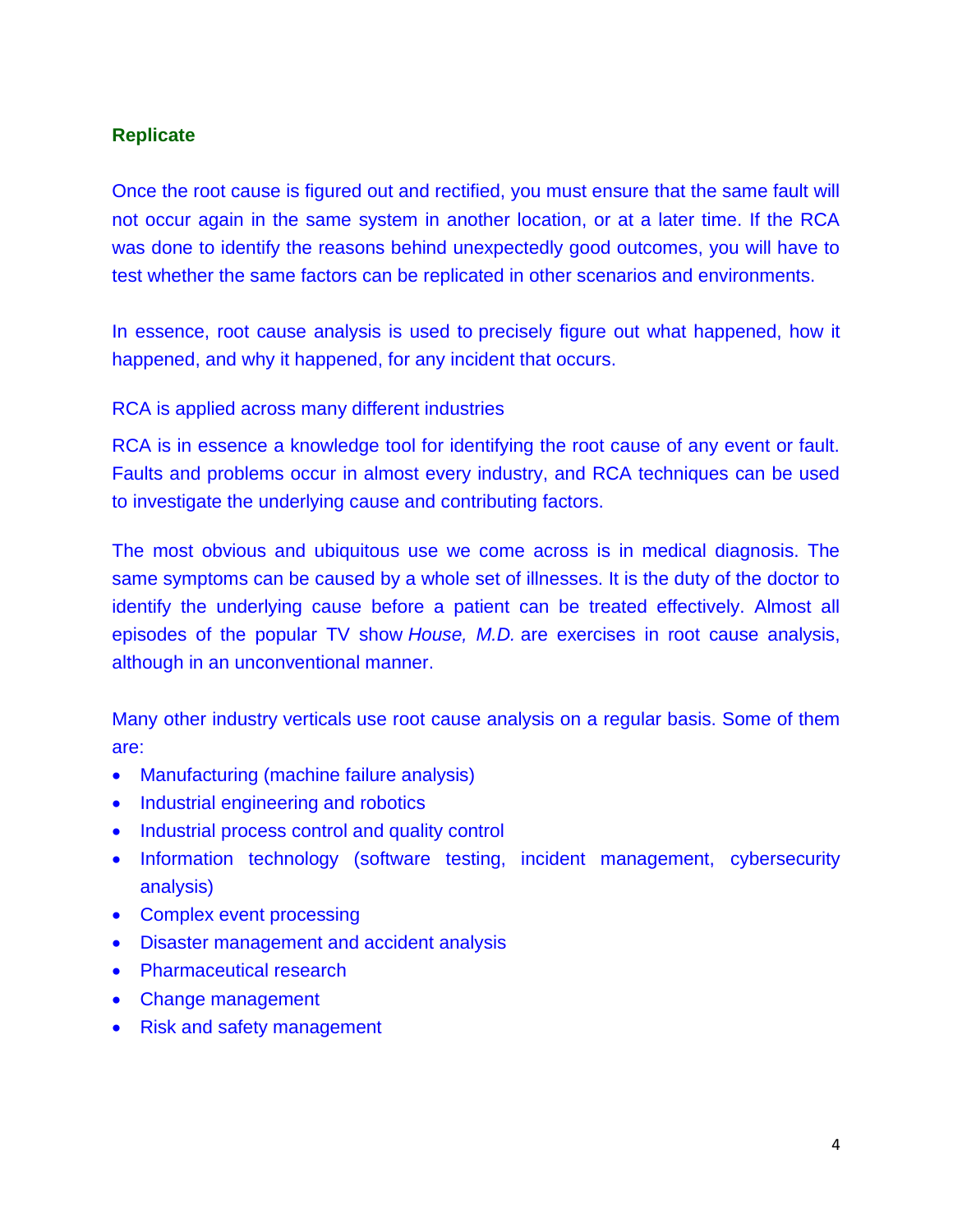RCA is a structured way of thinking and investigating any type of incident. With that in mind, RCA is not just limited to the areas mentioned above. It can be implemented in any sector or industry where the root cause of a problem needs to be identified.

#### **Root cause analysis steps**

RCA can be accomplished using many different tools and techniques. These make use of different conceptual models to identify the problem at the root. Alhough all the tools differ at a cosmetic level, each of the techniques has to go through the conceptual steps to conclude the analysis.

#### **Step 1: Problem statement**

A problem statement and definition are essential for any form of analysis, not just RCA. This is a clear description of the problem and symptoms experienced. It gives the scope for the analysis.

Without a precise problem statement, RCA will be like a rudderless boat, without a direction to sail toward and unable to change direction. A well-defined problem statement also helps to determine the scale and scope of the potential solution to be implemented.

#### **Step 2: Data collection**

All available data related to the incident should be collected. Take, for example, machine failure in a manufacturing plant. Some of the pertinent information that needs to be collected is given below:

- Age of the machine
- Time of continuous operation
- Operating patterns
- Maintenance schedule
- Operators handling the machine
- Specifications of the machine
- Schematic of the plant infrastructure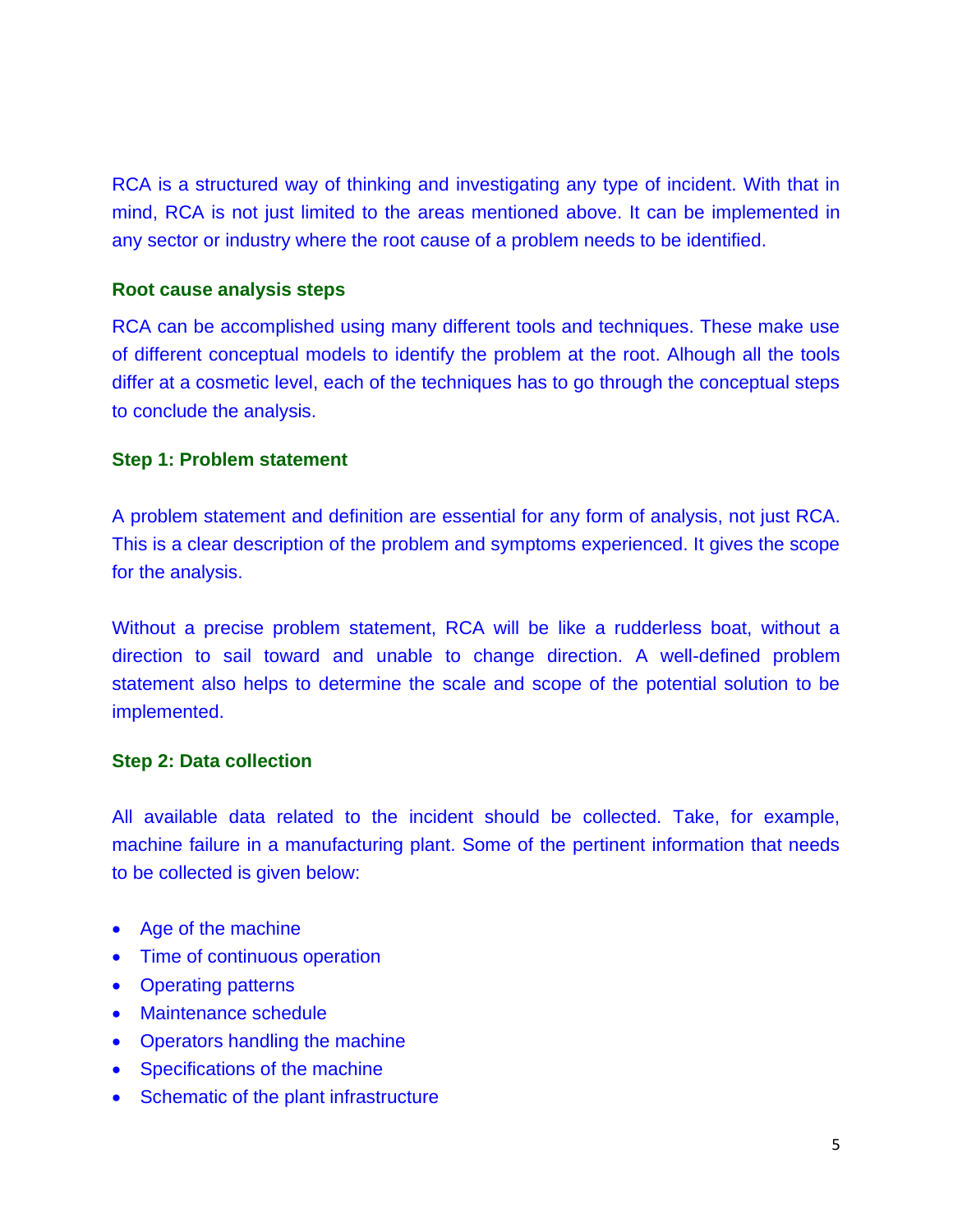- Operating characteristics of the machine
- Characteristics of the operating environment

Inspecting the machine in person also provides information that could be beneficial for RCA. For facilities that [collect data for predictive analytics](https://limblecmms.com/predictive-maintenance/predictive-maintenance-analytics/) (in other words, that run [predictive maintenance\)](https://limblecmms.com/predictive-maintenance/), it will be easy to collate data quickly.

# **Step 3: Chronology, differentiation, and mapping**

A timeline of events must be established. This will help to determine which factors among the data collected are worth investigating. RCA needs data points that potentially lead to the root cause. Chronological sequencing of events and data is very helpful in deciphering causal events from noncausal events.

From the data collected, correlations can be found between various events, their timing, and other data collected. This can be used as an initial step to differentiate between causal and noncausal events. One important thing to remember is that [correlation does](https://clevertap.com/blog/correlation-vs-causation/)  [not mean causation.](https://clevertap.com/blog/correlation-vs-causation/)



**Causation vs. correlation**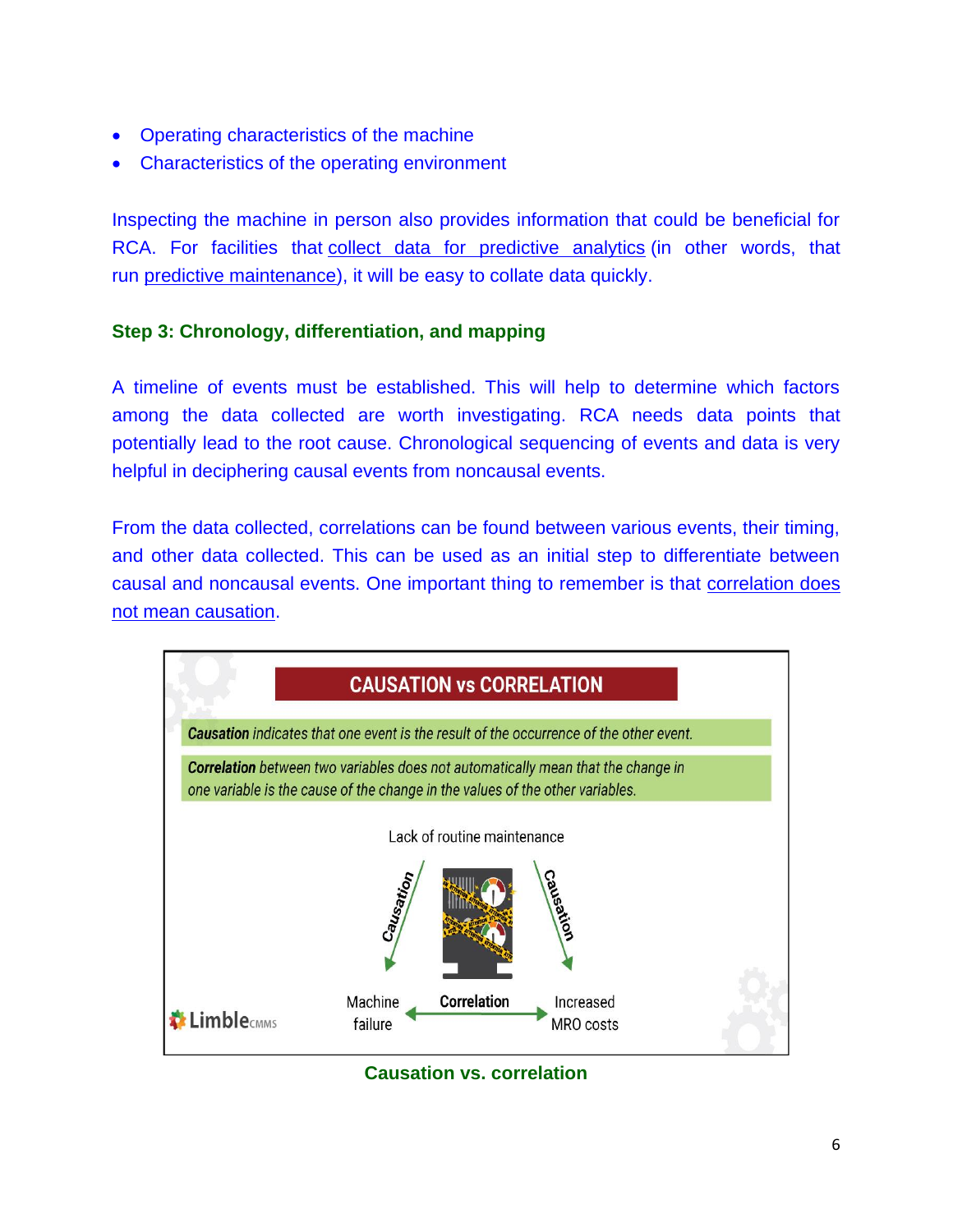You cannot conclude any analysis when a correlation is identified. Causal relations need to be investigated.

From the data collected, chronological sequencing, and clustering, we should be able to create a [causal graph](https://towardsdatascience.com/use-causal-graphs-4e3af630cf64) (or use one of the root cause analysis tools we'll discuss below). This graph can be used to represent the relationship between various events that occurred and the data collected. The different paths are given different probability weights and can serve as a visual tool to track down the root cause.



**Example of causal graph[.\(Source\)](https://medium.com/@akelleh/causal-graph-inference-b3e3afd47110)**

#### **Step 4: Root cause resolution**

Once the root cause is identified, the solution to fix it can be easily determined. It can be mapped against the scope defined in the problem statement. If the solution fits the scope, it is implemented.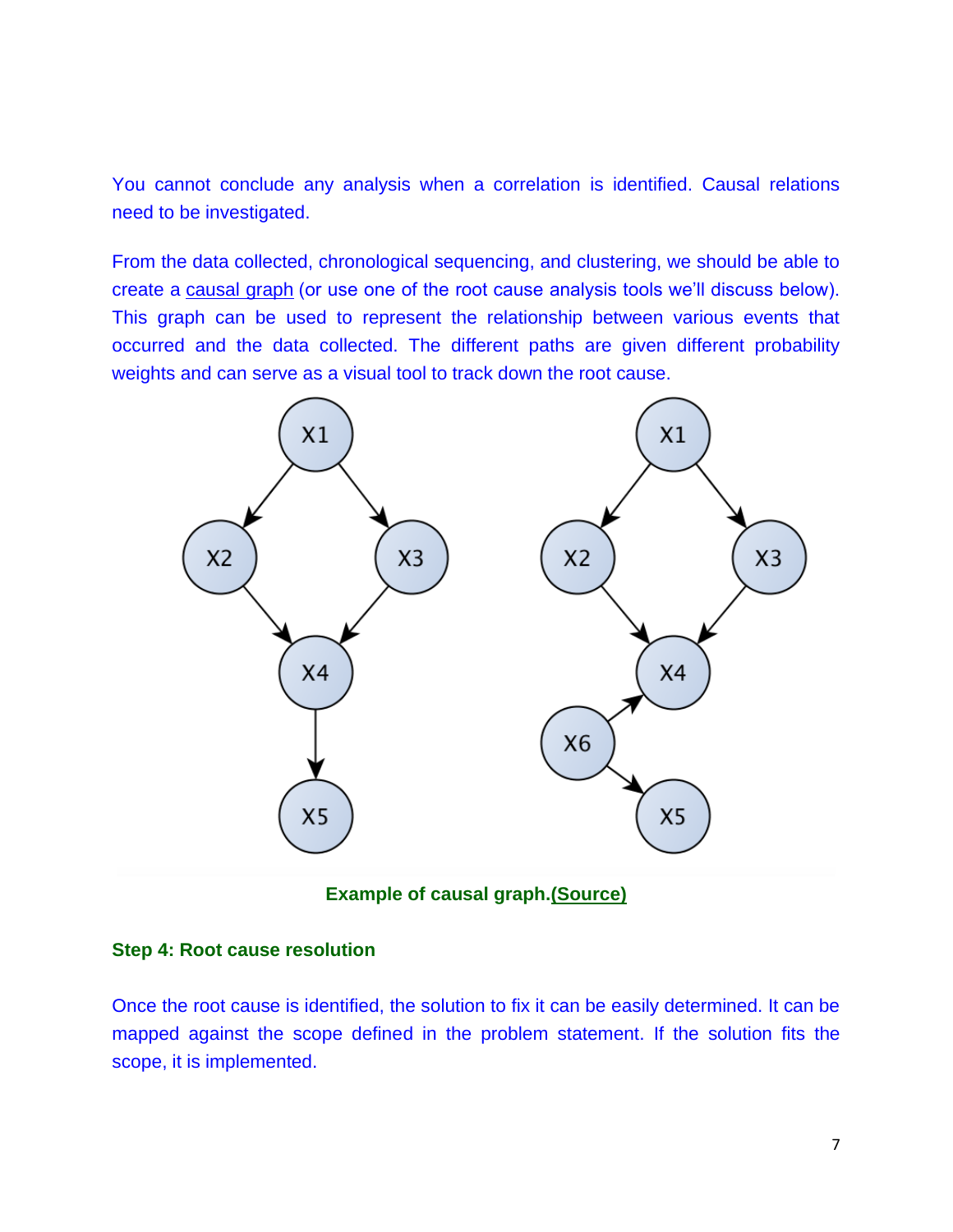Fixing the root cause should eliminate the recurrence of the symptoms. If the symptoms occur again, we would need to go back to the drawing board and conduct RCA again.

Once the problem is solved, steps must be taken to avoid its recurrence. There can be multiple solutions applied to solve a single problem. For example, the root cause could be the wear of a bearing, which happened much earlier than expected. In such a case the procedure has to be adjusted to change the bearing at an earlier time. Similar steps taken to avoid recurrence of fault can be changes in the maintenance schedule, different modes of maintenance, and changes in design.

The implemented solution will have to be in line with the available resources. So, if the root cause is pushing the machine too hard, the obvious solution is to shorten machine run time. However, when the production schedule doesn't allow it, another solution might be to [schedule preventive maintenance](https://limblecmms.com/blog/the-ridiculously-simple-preventive-maintenance-plan/) more frequently.

Root cause analysis is not a singular way to an answer. It is a conceptual framework for investigating the true reasons behind the events we observe. Many frameworks are available to execute RCA that have been tried and tested by experimenters. None of these methods are foolproof, but they provide a solid base for how to go about root problem investigation. Let's discuss some of the prominent tools and techniques.

Each of the RCA tools has its own merits, and certain methods are more suitable for different industries and the types of problems that are being investigated. Each company and its management team should have a protocol to adhere to when conducting RCA. Different companies might prefer different techniques. In some instances, external consultants might be brought in to conduct RCA. In such cases, the consultants will have a preferred technique or a combination of techniques they use to conduct RCA. This is one of the reasons why it is hard to create a universal template for RCA that everyone can follow.

Oftentimes, the company will have a preferred RCA technique. If that one does not give the needed answers, other techniques might be explored.

## **5 Why analysis**

The 5 Whys technique, developed for root cause analysis, addresses everything with a "why," just like a curious child. When we ask why the visible problem occurred, we can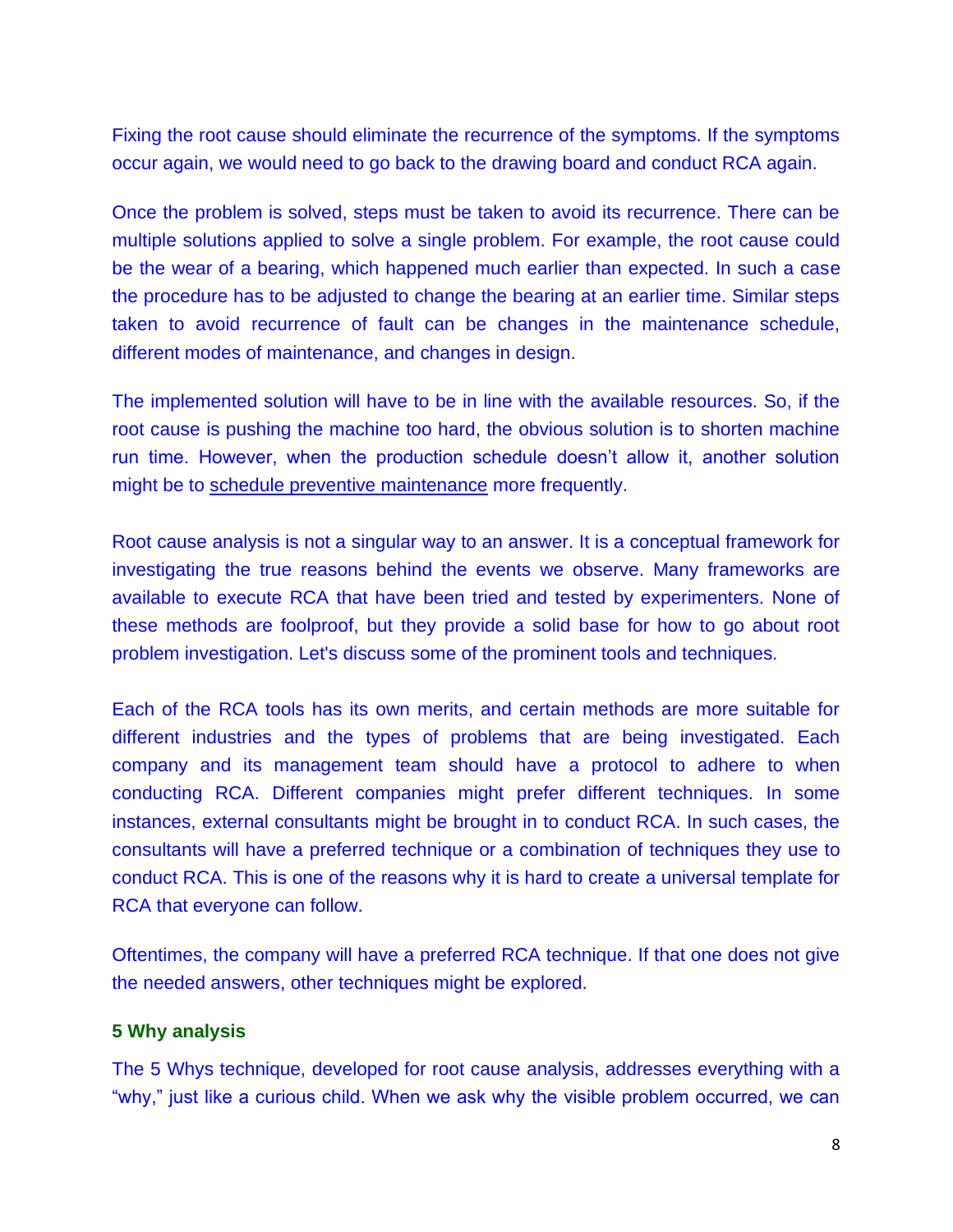trace its cause. Then the question why can be asked about the cause we just identified.



# A flow of questions aimed at discovering the root cause of an event

This process can be continued till a stage where there is no need to ask why any further. At that point, we should have reached the root cause of the problem. As a rule of thumb, asking and finding answers to five subsequent whys should be enough to unveil the root cause of most problems. Hence the name 5 Why analysis.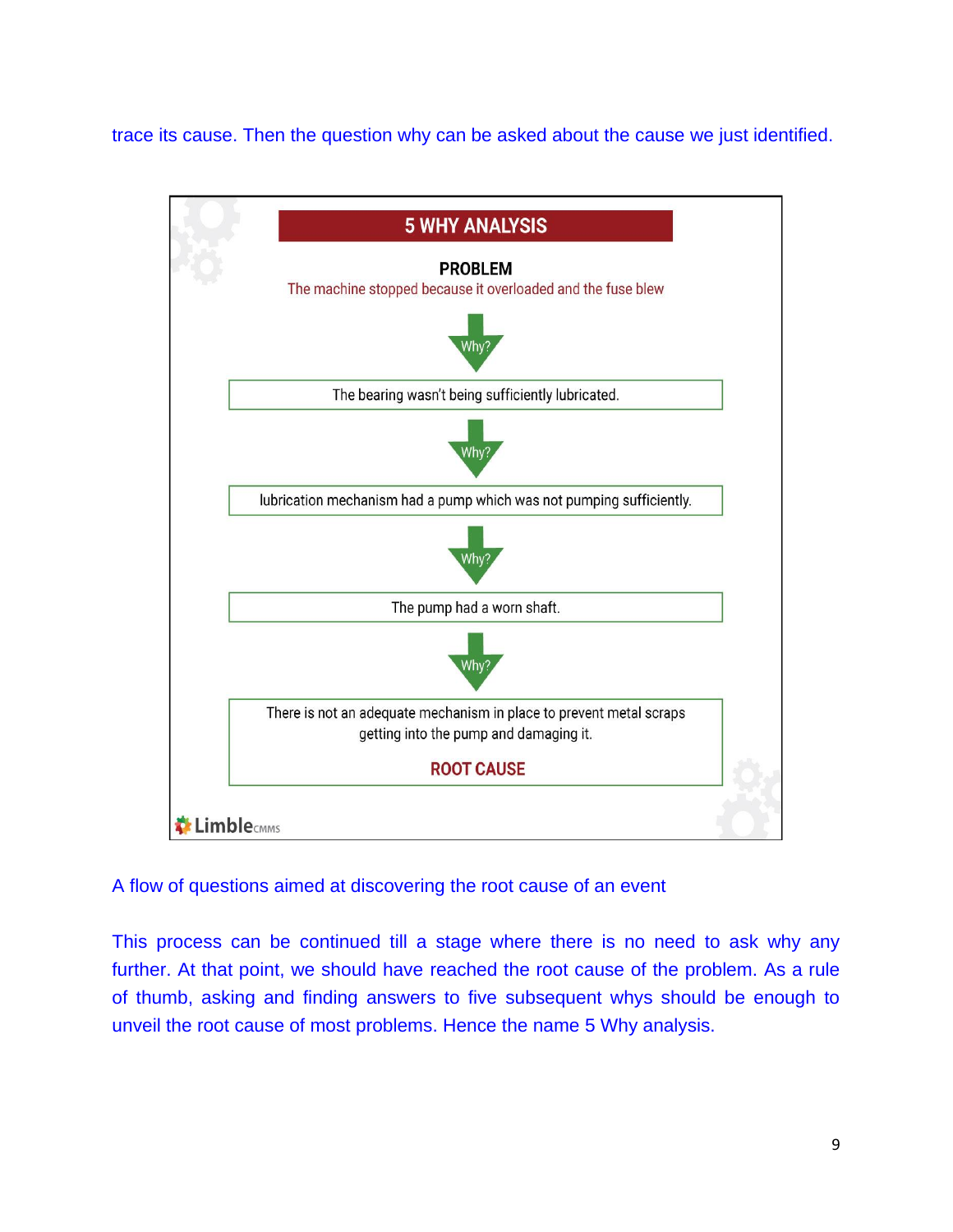# **Fishbone diagram (aka Ishikawa diagram)**

The Ishikawa method for root cause analysis emerged from quality control techniques that were employed in the Japanese shipbuilding industry by Kaoru Ishikawa. The shape of the resulting diagram looks like a fishbone, which is why it is also called a fishbone diagram. This diagram is predicated on the idea that multiple factors, including the five main ones called the 5 Ms, can lead to the failure/event/effect we are investigating



The 5 M framework—aka. a fishbone diagram—from the [Toyota Production System](https://www.leansixsigmadefinition.com/glossary/toyota-production-system/) is utilized for RCA with the Ishikawa method.

The 5 Ms are:

- 1. Man/mind power
- 2. Machines
- 3. Measurement
- 4. Methods
- 5. Material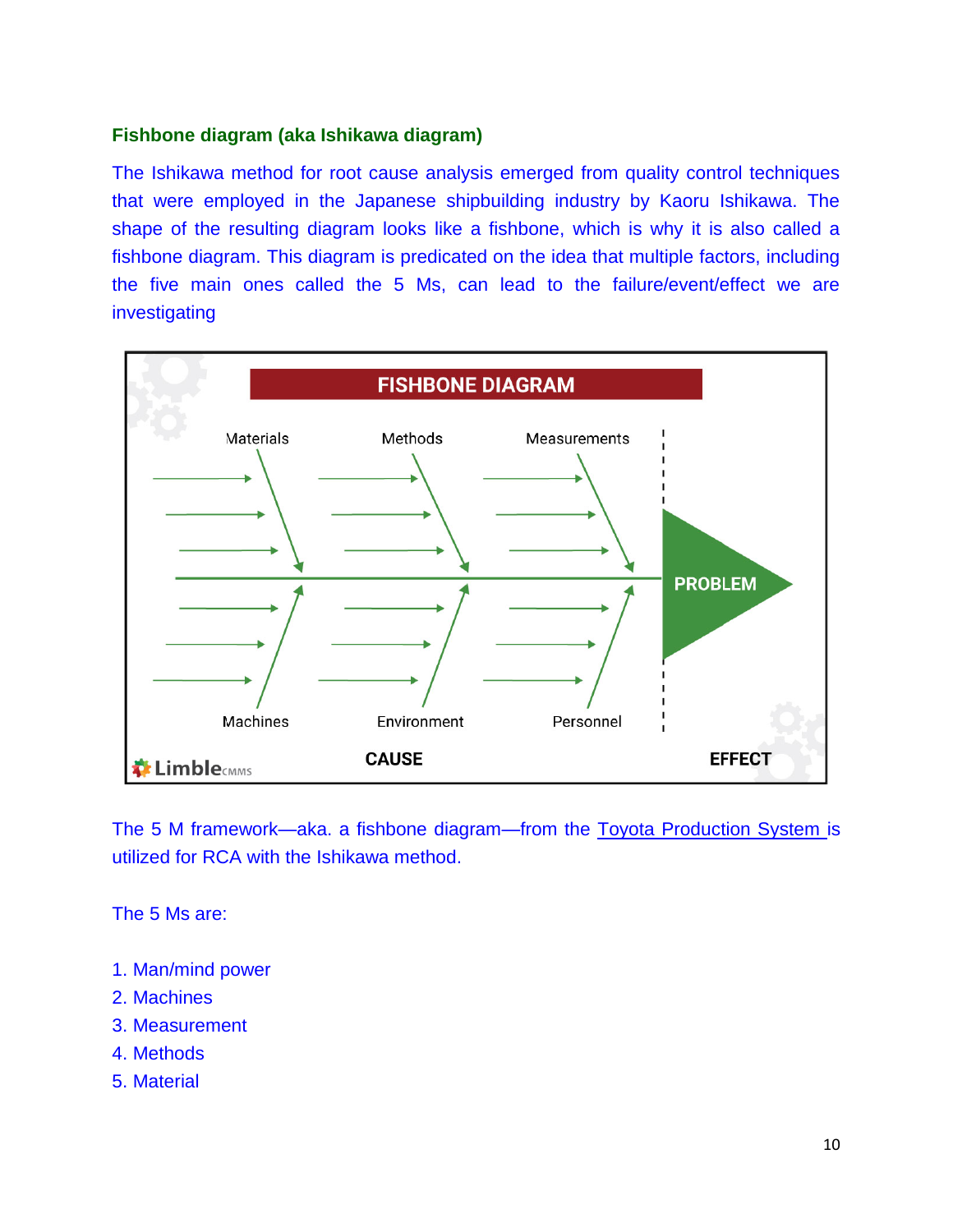The problem or fault is written down at the right end of the diagram, where the fish head is presumed to be. The cause for it is represented along the horizontal line. Further effects and their respective causes are written along the fish bones that represent each of the 5 Ms. This process is continued until the team conducting it is convinced that the root cause is identified.

The fishbone diagram serves as a visual aid for structured brainstorming sessions. The same technique is also used for product design, ergonomic design, and process improvement.

## **Failure mode and effects analysis (FMEA)**

FMEA is a proactive approach to root cause analysis, preventing potential failures of a machine or system. It is a combined systematic approach of [reliability engineering,](https://limblecmms.com/blog/reliability-engineering/) safety engineering, and quality control efforts. It tries to predict future failures and defects by analyzing past data.



# **Failure mode effects and analysis (FMEA)**

A diverse cross-functional team is [essential to undertake FMEA.](https://limblecmms.com/blog/fmea-and-fmeca/) The scope of the analysis must be well-defined and conveyed clearly to all the team members. Each subsystem, design, and process is brought under the microscopic scrutiny of the crossfunctional team. The purpose, need, and function of each system are questioned. Potential failure modes are brainstormed. Failure of similar processes and products in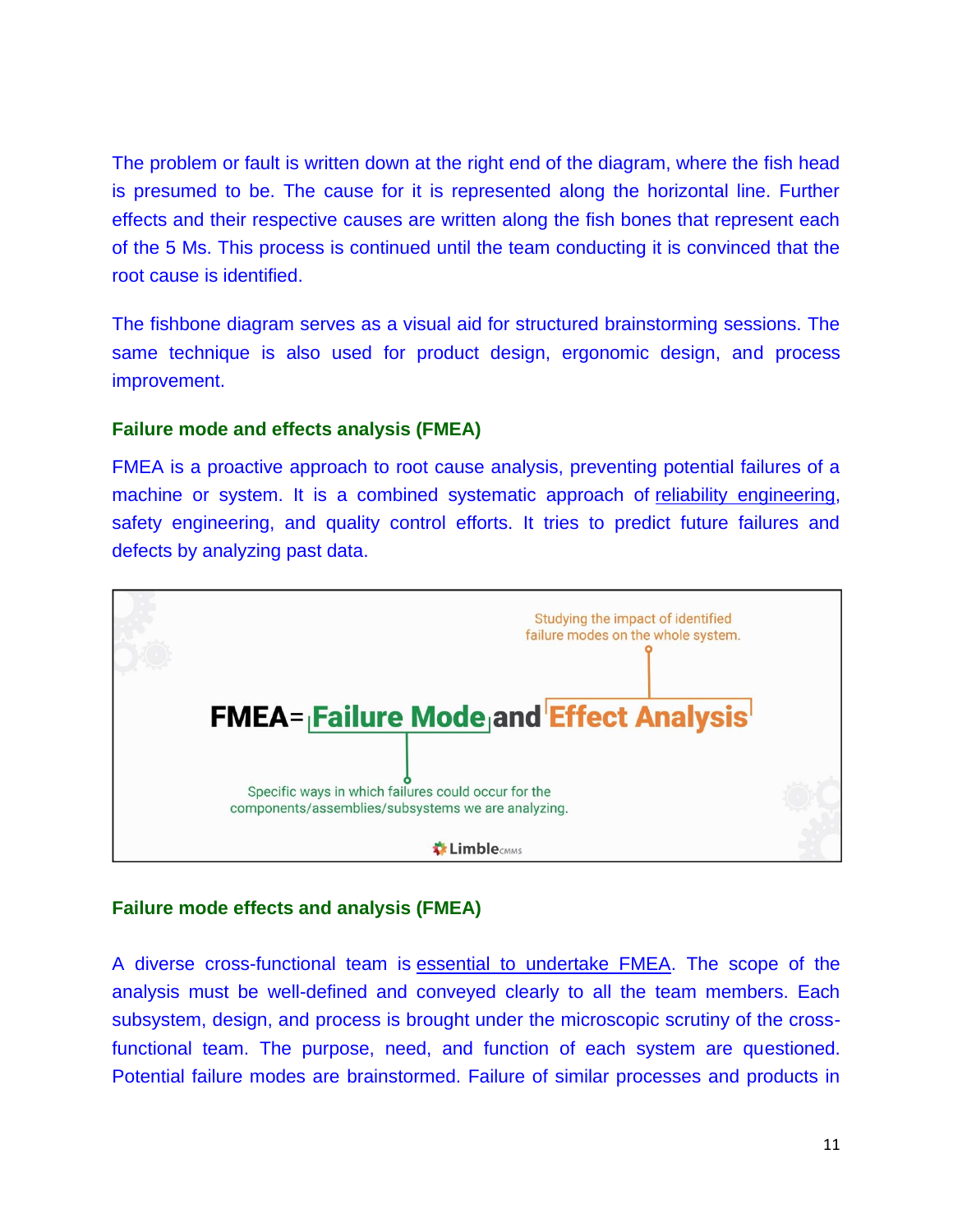the past can also be analyzed to supplement the process.



# **Risk priority number (RPN)**

The potential effects and disruptions that could be caused by each of the identified failure modes are assessed and used to calculate its risk priority number (RPN). If the failure mode has a higher RPN than a company is comfortable with, it must be addressed by changing one or more factors outlined in the image above.

## **Fault tree analysis**

Fault tree analysis is a method for root cause analysis that uses Boolean logic to figure out the cause of failure. It was developed in Bell laboratories to evaluate an intercontinental ballistic missile (ICBM) launch-control system for the U.S. Air force.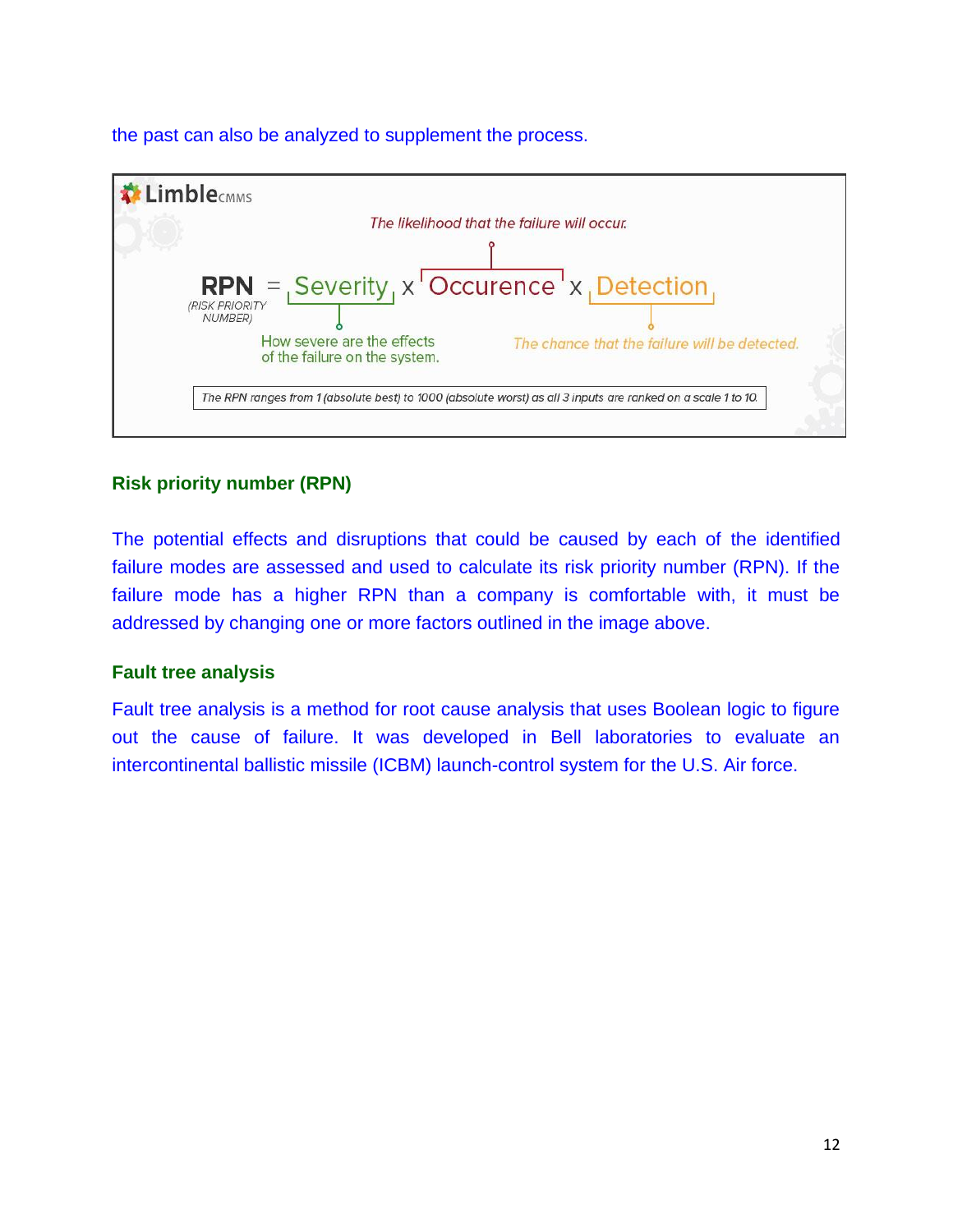

## **Fault tree analysis (FTA)[.Image source](https://sixsigmastudyguide.com/fault-tree-analysis/)**

Fault tree analysis tries to map the logical relationships between faults and the subsystems of a machine. The fault we are analyzing is placed at the top of the chart, and information flows down through various "gates" symbolizing the relationships between input and output events. If two causes have a logical OR gate combination causing effect (depicted by the purple symbol in the illustration above), they are combined with a logical OR operator. For example, if a machine can fail while in operation or while under maintenance, it is a logical OR relationship.

If two causes need to occur simultaneously for the fault to occur, it is represented with a logical AND gate. For example, if a machine fails only when the operator pushes the wrong button *and* relay fails to activate, it is a logical AND relationship. It is represented using the Boolean AND symbol (depicted by the turquoise symbol in the illustration above).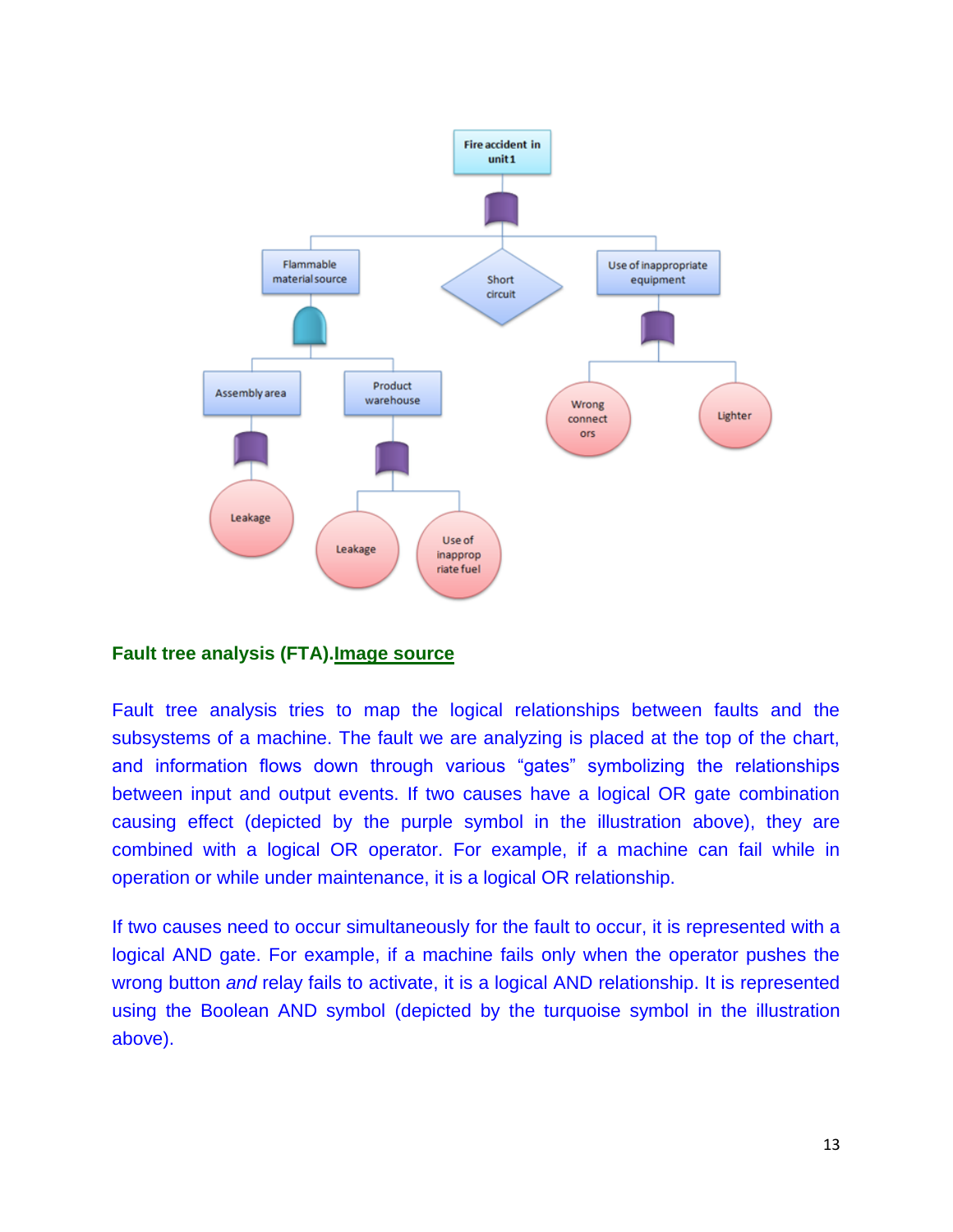The symbols used in the diagrams represent different kinds of events: A circle is used for a basic event, a pentagon for an external event, a rhombus for an undeveloped event, an ellipse for a conditioning event, and a rectangle for an intermediate event.

The fault tree created for a failure is analyzed for possible improvements and risk management. This is an effective tool to conduct RCA for automated machines and systems.

#### **Pareto charts**

Italian economist Vilfredo Pareto recognized a common theme with almost all frequency distributions he could observe: There is a huge asymmetry between the ratio and the effects caused by them. As a rule of thumb, he indicated that, in any system, 80 percent of the results (or failures) are caused by 20 percent of all potential reasons.

The principle is dubbed [the Pareto principle](https://tulip.co/blog/manufacturing/what-is-a-pareto-chart-definition-and-examples/) (some know it as the 80–20 rule). This skew between cause and effect is evident in many different distributions, from wealth distribution among people to failures in a machine.



**Pareto chart. [Image source](https://tulip.co/wp-content/uploads/Pareto-Chart-Defects-in-Shirts.png)**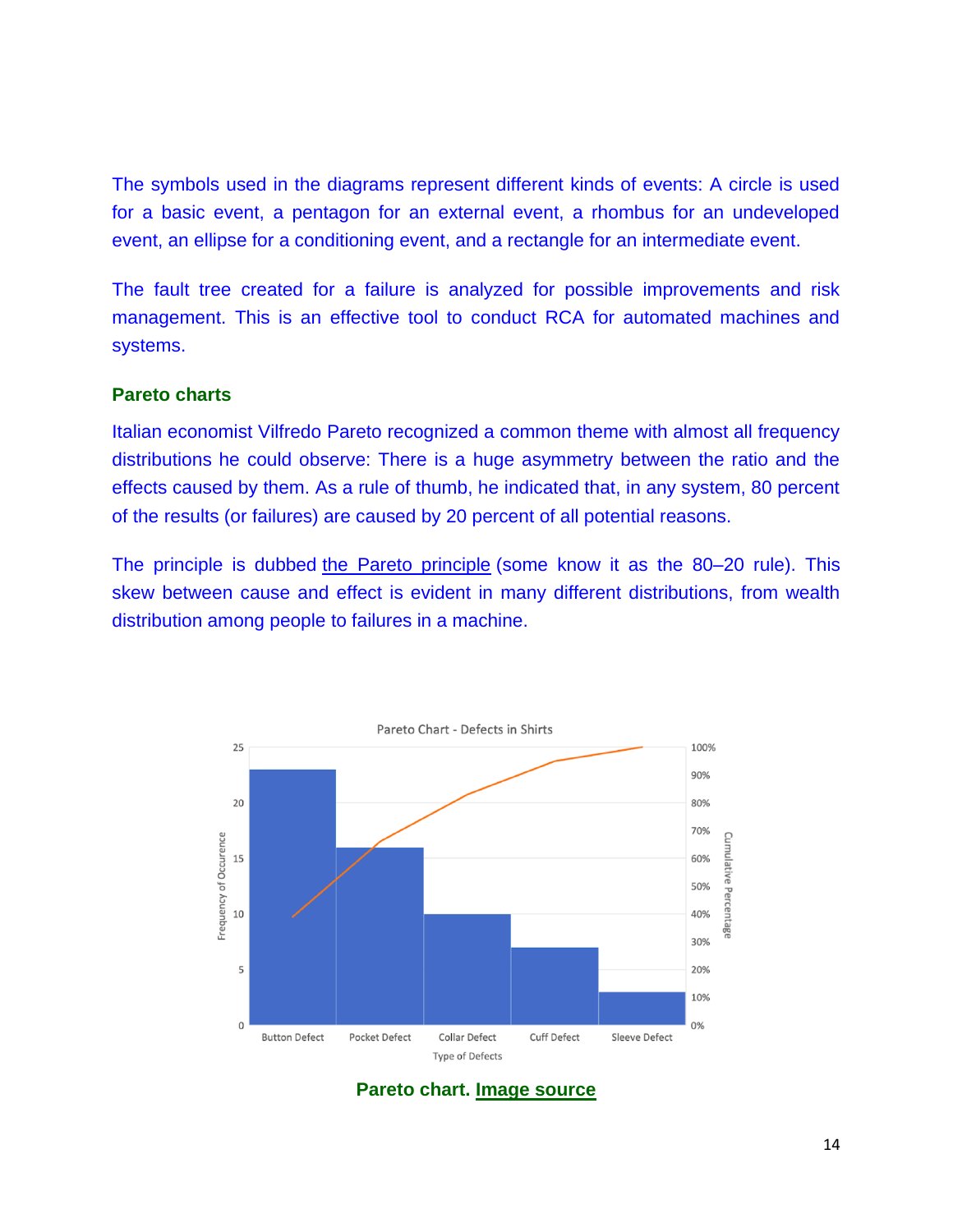With the Pareto principle in mind, failures and their possible causes are analyzed. A bar graph and line graph are drawn indicating the frequency of faults and the causes for the faults. With this graph, we are able to observe the skew between causes and failures. Usually, we will discover how a small percentage of factors causes the majority of faults.

The causes that contribute to the most number of faults are then analyzed further, and corrective actions are taken to eliminate the most common faults.

Pareto charts are excellent tools to determine the priority for taking up root cause analysis. According to the Pareto principle, eliminating 20 percent of the most common causes of failure can result in reducing the overall number of malfunctions by 80 percent. Pareto charts will indicate the top failure causes to be further investigated and addressed, according to the criticality of the machine, the impact failure of a specific part, or a combination of the two.

#### **Honorary mentions**

Root cause analysis is open-ended, and it has many widely used tools in various industries. Major ones were mentioned in the sections above. Still, there are other noteworthy tools for RCA. Here are a few honorary mentions:

- Cause and effect diagrams. The fishbone diagram is an example of [cause and effect](https://www.juran.com/blog/the-ultimate-guide-to-cause-and-effect-diagrams/)  [diagrams.](https://www.juran.com/blog/the-ultimate-guide-to-cause-and-effect-diagrams/) There are many similar tools that try to map the relationship between causes and effects in a system.
- Kaizen. It is another tool from the stable of Japanese process improvements. It is a [continuous process improvement method.](https://www.kaizen.com/what-is-kaizen.html) Root cause analysis is embedded within the structure of kaizen.
- Barrier analysis. [It is an RCA technique](https://blog.thinkreliability.com/what-is-barrier-analysis) commonly used for safety incidents. It is conducted on the premise that a barrier between personnel and potential hazards can prevent most safety incidents.
- Change analysis. When a potential incident occurs due to a change in a single element or factor, [change analysis](https://www.bill-wilson.net/root-cause-analysis/rca-tools/change-analysis) is employed as the root cause analysis technique.
- [Scatter diagram](https://asq.org/quality-resources/scatter-diagram). Scatter diagram is a statistical tool that plots the relationship between two data in a two-dimensional chart. It can also be used as an RCA tool.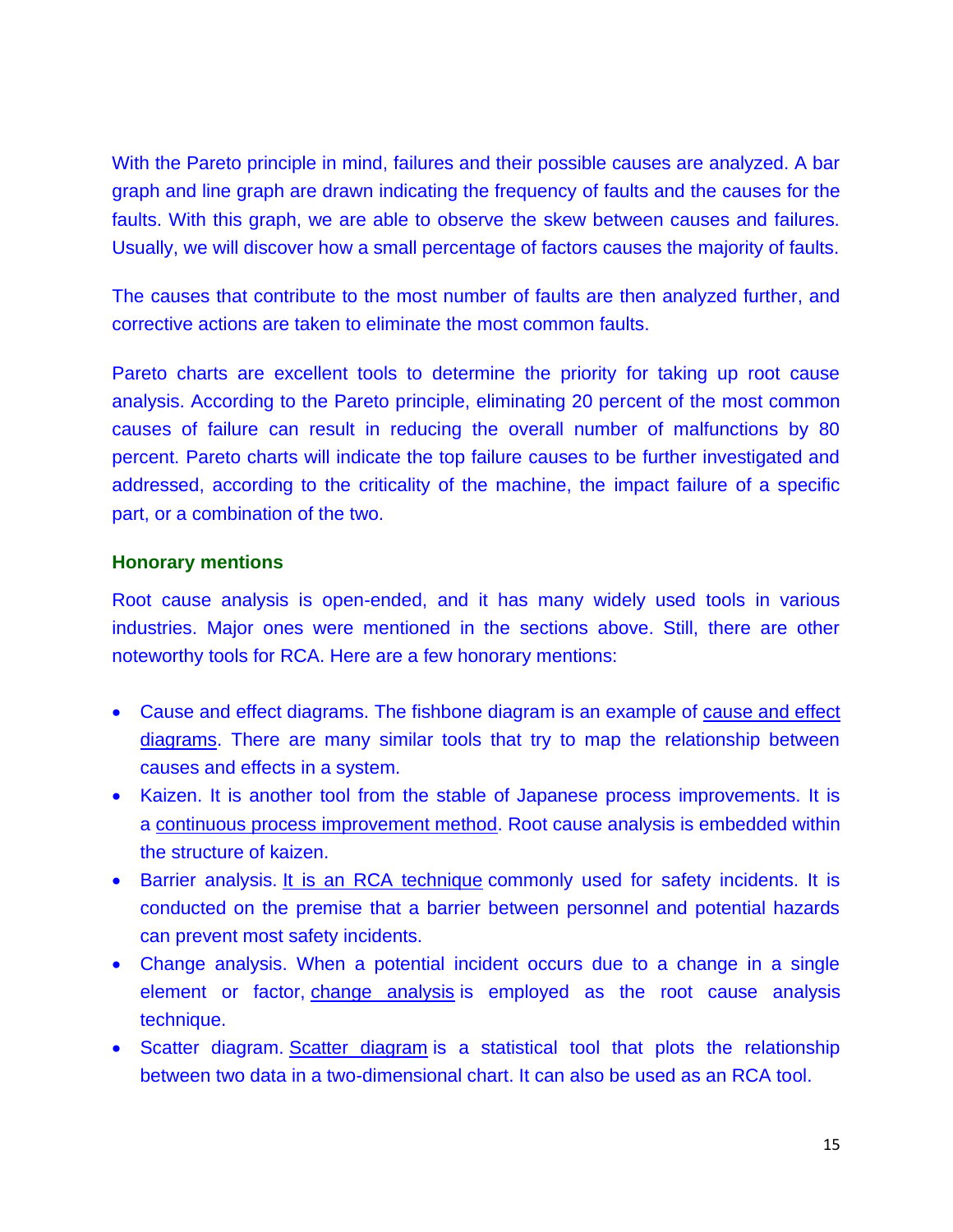# **Root cause analysis examples**

# **RCA example No. 1**

Injection-molding machines are widely used around the world to create plastic in almost any shape or form. The part produced by the machine should match specifications for the same, within allowable tolerance.

Let's imagine there is a high incidence rate of faulty products, and we need to get to the bottom of it.

First, the problem needs to be well defined. This includes explaining the precise defect the plastic output is having. By observing the output, we can determine if it is one of the four main defects that could occur with injection molding. They are:

- Flash
- Gassing and venting
- Part distortion
- Short mold

Let's presume that the defect is part distortion. The problem has to be clearly written down, with the number of defects occurring as a percentage. Once that portion is completed, all the available data must be collected. Maintenance logs can be pulled from a computerized maintenance management system (CMMS), manuals from the injection-mold machine manufacturer can be reviewed, etc.

Information should be collected on each defective product. From this, the deviation from specifications should be measured. The heat signature of the product is taken once it comes out of the mold. The temperature of molten plastic in the barrel is also measured.

We know that part distortion almost always occurs due to temperature problems. But we can't be sure where the temperature problem is—in the barrel while heating, or in the mould while cooling. From the data collected, we would be able to identify that. Let's assume the heat signature of the finished product is different from the expected one.

This determines that the problem is in the cooling process. Further investigation concludes that the root problem is the wrong spatial arrangement of cooling liquid conduits.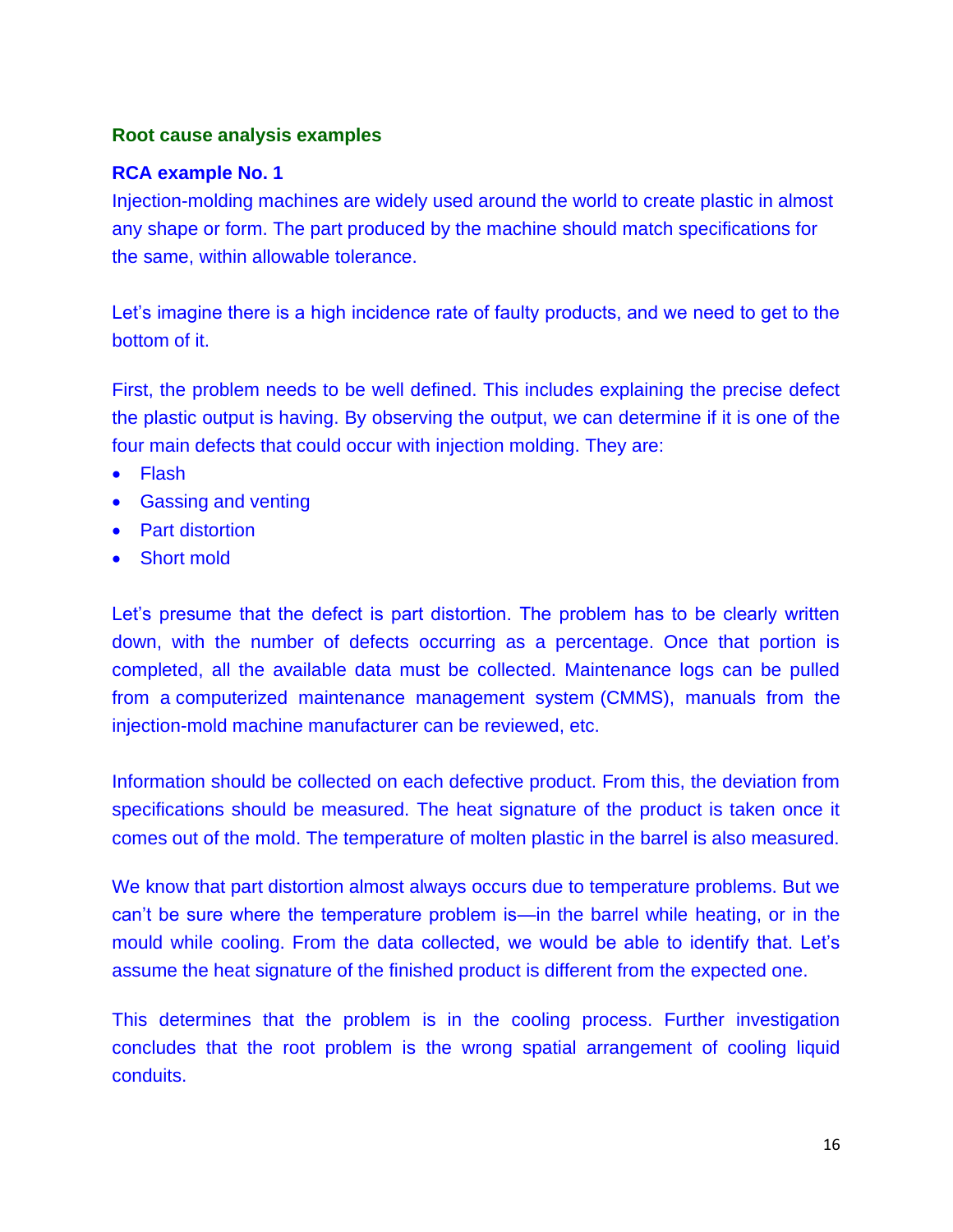Changing the conduit arrangement that best fits the mold currently being produced will solve the problem of part distortion.

## **RCA example No. 2**

Imagine an investigation into a machine that stopped because it overloaded, and the fuse blew. Investigation shows that the machine overloaded because it had a bearing that wasn't being sufficiently lubricated. The investigation proceeds further and finds that the automatic lubrication mechanism had a pump that was not pumping sufficiently; hence, the lack of lubrication. Investigation of the pump shows that it has a worn shaft.

Investigation of why the shaft was worn discovers that there isn't an adequate mechanism in place to prevent metal scraps getting into the pump. This enabled scraps to get into the pump and damage it.

The apparent root cause of the problem is metal scrap contaminating the lubrication system. Fixing this problem ought to prevent the whole sequence of events recurring. The real root cause could be a design issue if there is no filter to prevent the metal scrap getting into the system. Or if it has a filter that was blocked due to a lack of routine inspection, then the real root cause is a maintenance issue.

Compare this with an investigation that does not find the causal factor: Replacing the fuse, the bearing, or the lubrication pump will probably allow the machine to go back into operation for a while. But there is a risk that the problem will simply reoccur until the root cause is dealt with.